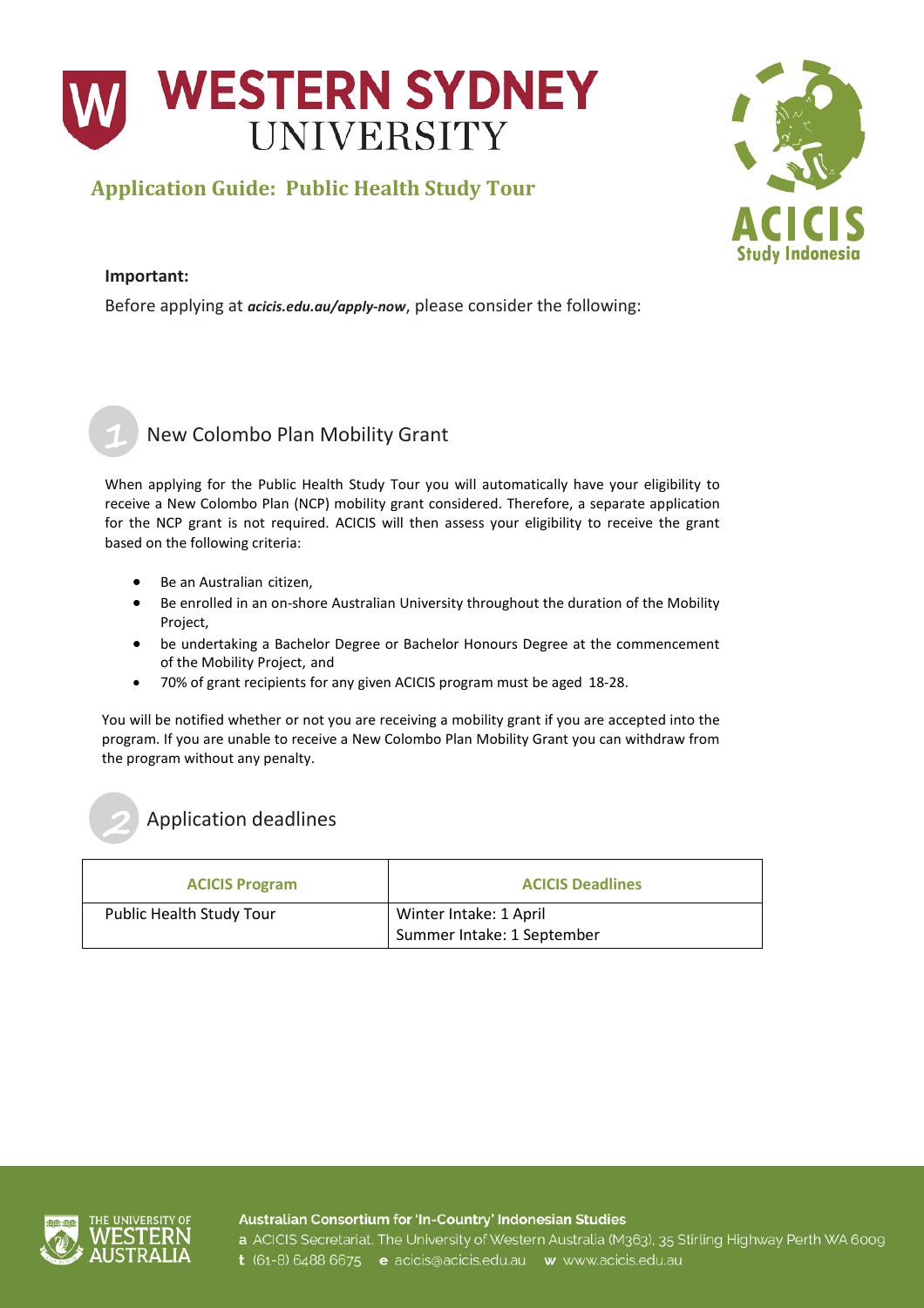

## **Application Guide: Public Health Study Tour**



Application process

**Step 1:** Speak to the Academic Course Advisor Dr [Cathy Tannous](https://www.westernsydney.edu.au/staff_profiles/uws_profiles/mrs_caterina_tannous) or Dr [Arianne Reis](https://www.westernsydney.edu.au/staff_profiles/uws_profiles/doctor_arianne_reis) for advice on credit arrangements and to register your interest in applying for the PHST.

**Step 2:** Order your latest Academic Record/Transcript

**A.** Order this onlin[e here.](https://www.westernsydney.edu.au/graduation_ceremonies/graduating/documents/academic_transcript)

**Step 3:** Commence your application with ACICIS Study Indonesia

- **A.** Commence your [application](http://www.acicis.edu.au/apply-now/) for your ACICIS Program prior to the deadlines in Part 3.
- **B.** Upload your university transcript collected in Step 2.
- **C.** Download the University Approval Form; this will be required for step 4.
- **Step 4:** Apply for Academic Credit
	- A. Complete the **[Overseas Academic Approval Form](https://www.westernsydney.edu.au/globalmobility/goglobal/home/apply_to_go/academic_approval_non-exchange)** (non-exchange) and then make an appointment with your Academic Course Advisor (ACA) or Director of Academic Program (DAP) to seek confirmation of what credit you will receive for the ACICIS program
	- **B.** When you complete this form, keep the agreement for future records and send [it to Go Global and Study Abroad](mailto:goglobal@westernsydney.edu.au?subject=Academic%20Approval%20Form%20for%20ACICIS%20program) alongside the **University Approval Form**

### **Step 5:** Submit your application to ACICIS Study Indonesia

- **A.** Complete your [application](http://www.acicis.edu.au/apply-now/) for your ACICIS Program prior to the deadlines in Part 3.
- **B.** Student eligibility to receive a New Colombo Plan grant will be considered as part of this process.
- **C.** Students will be notified on the status of their application for the PHST and for the New Colombo Plan funding within 2 weeks of the application deadline.

### **Step 6:** Apply for OS-HELP (OPTIONAL)

- **A.** OS-HELP loans can be up to \$7,880. Students do not need to apply for the full amount.
- **B.** Submit a completed [OS-HELP Loan Application \[PDF, 116.21 KB\]](https://www.westernsydney.edu.au/__data/assets/pdf_file/0010/199180/00200_0916_OS-HELP_Assistance_Application-Web.pdf) (opens in new [window\)](https://www.westernsydney.edu.au/__data/assets/pdf_file/0010/199180/00200_0916_OS-HELP_Assistance_Application-Web.pdf) (including an OS-HELP Debt Confirmation Form) to Student Central. The Debt Confirmation Form is available in hard-copy at Student Central. You need to meet the followin[g criteria](https://logincms.westernsydney.edu.au/currentstudents/current_students/fees/commonwealth_supported_students/hecs_help/os-help) to be eligible for the OS-Help Loan
- **C.** Fill out questions 3B and 4. DO NOT complete question 3A.
- **D.** The University requires up to 25 days for processing OS-HELP applications.